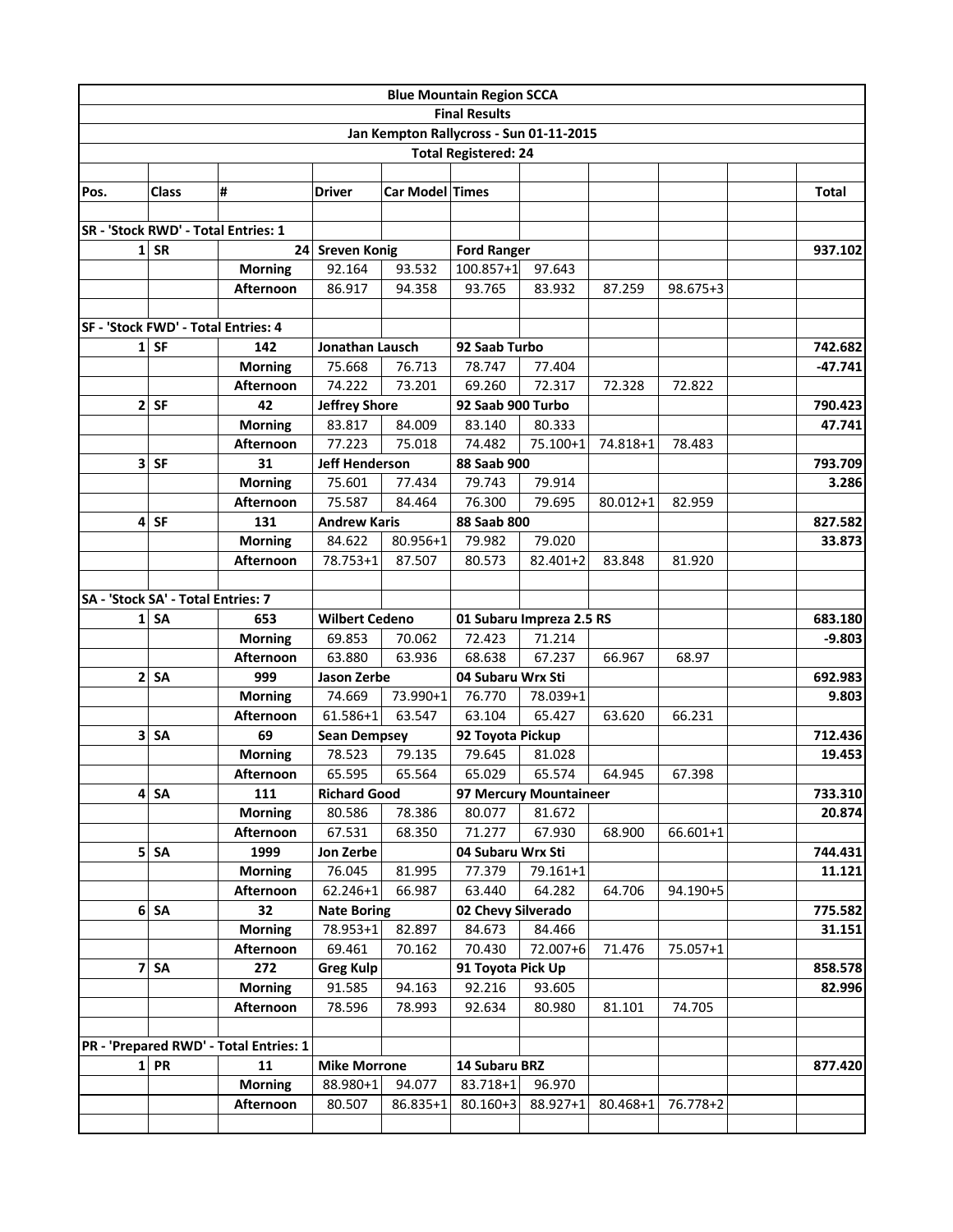|                          | PF - 'Prepared FWD' - Total Entries: 1 |                       |              |                       |              |          |          |           |
|--------------------------|----------------------------------------|-----------------------|--------------|-----------------------|--------------|----------|----------|-----------|
| $1$ PF                   | 75                                     | <b>Michael Julian</b> |              | 87 Subaru Justy       |              |          |          | 755.702   |
|                          | <b>Morning</b>                         | 81.805+1              | 81.763       | 84.603                | 81.838       |          |          |           |
|                          | Afternoon                              | 72.295                | 69.438       | 67.908                | 69.938       | 71.248   | 72.866   |           |
|                          |                                        |                       |              |                       |              |          |          |           |
|                          | PA - 'Prepared AWD' - Total Entries: 3 |                       |              |                       |              |          |          |           |
| $1$ PA<br>$\overline{2}$ |                                        | <b>Levi Rassler</b>   |              | 06 Subaru Impreza     |              |          |          | 717.899   |
|                          | <b>Morning</b>                         | 75.222                | 70.678       | 72.692                | 72.104       |          |          | $-19.193$ |
|                          | Afternoon                              | $62.087 + 1$          | 66.745+1     | $67.944 + 3$          | $65.019 + 4$ | 65.331+1 | 74.077+3 |           |
| $2$ PA                   | 66                                     | <b>Jared Fessler</b>  |              | 86 Subaru Justi       |              |          |          | 737.092   |
|                          | <b>Morning</b>                         | 78.932                | 79.127       | 78.458                | 77.648       |          |          | 19.193    |
|                          | Afternoon                              | 69.781                | 71.357       | 69.386                | 73.080       | 67.982   | 71.341   |           |
| 3 PA                     | 22                                     | <b>Greg Rassler</b>   |              | 06 Subaru Impreza     |              |          |          | 762.625   |
|                          | <b>Morning</b>                         | 77.417                | 73.432       | 75.955                | 73.797       |          |          | 25.533    |
|                          | Afternoon                              | 86.085                | 71.173       | 71.936                | $80.694 + 2$ | 72.692   | 75.444   |           |
|                          |                                        |                       |              |                       |              |          |          |           |
|                          | MF - 'Modified FWD' - Total Entries: 6 |                       |              |                       |              |          |          |           |
| 3 MF                     | 913                                    | <b>Jason Morris</b>   |              | 86 Saab               |              |          |          | 669.262   |
|                          | <b>Morning</b>                         | 71.544                | 72.911       | 73.737                | 73.145       |          |          | $-64.656$ |
|                          | Afternoon                              | 62.087                | 62.872       | 63.452                | 63.177       | 62.332   | 64.005   |           |
| $4$ MF                   | 990                                    | <b>Paul Havranek</b>  |              | 75 Saab 99            |              |          |          | 733.918   |
|                          | <b>Morning</b>                         | 77.168                | 80.721       | 80.275                | 79.158       |          |          | 64.656    |
|                          | Afternoon                              | 68.924                | 68.620       | 68.208                | 67.545       | 69.980   | 73.319   |           |
| 5 MF                     | 99                                     | Erica Jacobson        |              | 75 Saab 99            |              |          | 781.779  |           |
|                          | <b>Morning</b>                         | 85.112                | 84.194       | 85.390                | 87.763       |          |          | 47.861    |
|                          | Afternoon                              | 74.023                | $70.510 + 1$ | 70.192                | 69.276       | 79.318   | 74.001   |           |
| $6$ MF                   | 27                                     | Lee Wildman           |              | 93 Nissan Sentra SE-R |              |          |          | 851.439   |
|                          | <b>Morning</b>                         | 84.556+1              | 84.941       | 86.583                | 86.273       |          |          | 69.660    |
|                          | Afternoon                              | $70.647 + 1$          | 72.145       | 78.810                | 87.804       | 97.840   | 97.840   |           |
| $1$ MF                   | 19                                     | <b>Mike Robinson</b>  |              | <b>VW</b>             |              |          |          | 310.491   |
|                          | <b>Morning</b>                         | 78.436                | 76.202       | 76.733+1              | 77.120       |          |          |           |
|                          | Afternoon                              | <b>DNS</b>            |              |                       |              |          |          |           |
| $2$ MF                   | 115                                    | Jason Ackerman        |              | <b>VW</b>             |              |          |          | 331.522   |
|                          | <b>Morning</b>                         | 77.292                | 78.423       | 79.224                | 96.583       |          |          |           |
|                          | Afternoon                              | <b>DNS</b>            |              |                       |              |          |          |           |